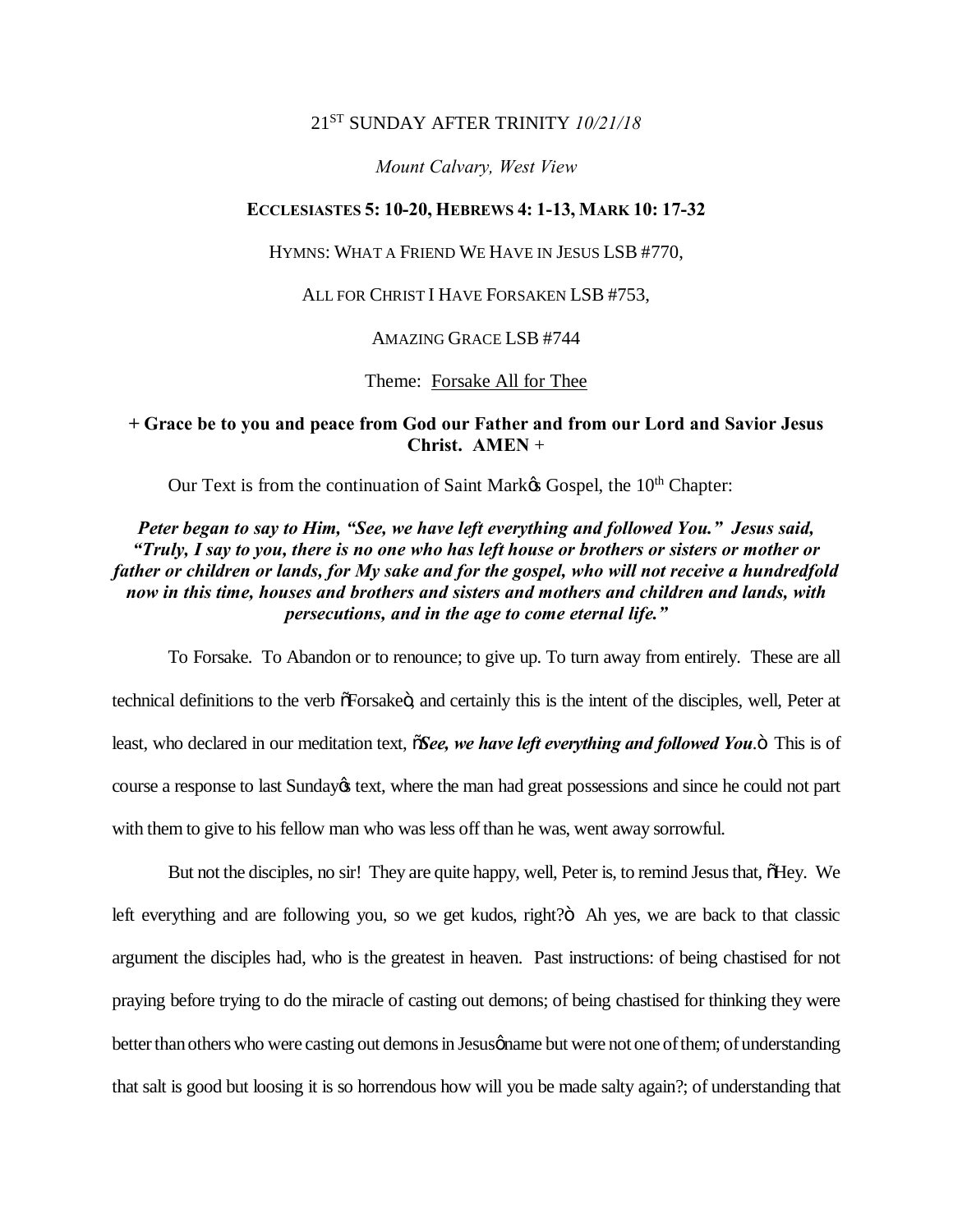following the laws of God come from the heart and not the law as in divorce, which leads to the heart of child-like faith for to such belongs the kingdom of God; these are all wiped out, by the great declaration of Peter, that they are better than the rich people because they have forsaken all, *left everything and followed* Jesus. Indeed, the teachings fell upon seemingly deaf ears for Peter still seeks approval for his work, for his choice, for his decision.

See, even the best of Christians fall into the temptation of self-exaltation. I guess, the answer is to really forsake everything, just as Jesus says,  $\tilde{\sigma}$ *Truly, I say to you, there is no one who has left house or brothers or sisters or mother or father or children or lands, for My sake and for the gospel, who will not receive a hundredfold now in this time, houses and brothers and sisters and mothers and children and lands, with persecutions, and in the age to come eternal life.* **Indeed, we do not need to win the** mega  $\delta$ Billion $\ddot{o}$ , all we have to do is leave our house, and family, and lands, and take up that cross and follow Him! Follow Him, all the way to the humiliation, to the cross, to the death, so that others can have life in our names!

 $\delta$ Whoa, did Pastor just say that? $\delta$  You better believe I did, because that is the point, my friends. If we are giving up everything to be the greatest in the kingdom of heaven, then we would be Christ Himself. For Who else had given up His home in Heaven, given up His rightful place next to the Father and the Holy Ghost, and come into this place to be among brothers and sisters, and gave up His life so that you and I could be forgiven? Yes, to be the least of all is to be Christ, Who is greatest of all, and saves all through His body and blood shed on the cross for the salvation of the world.

Indeed, Jesus became the  $\tilde{\text{a}}$  asto so that He could be the first fruits of them that liveth. As Saint Paul wrote to the Church in Corinth,  $\delta$ *But in fact Christ has been raised from the dead, the firstfruits of those who have fallen asleep. For as by a man came death, by a Man has come also the resurrection of the dead. For as in Adam all die, so also in Christ shall all be made alive. But* 

-2-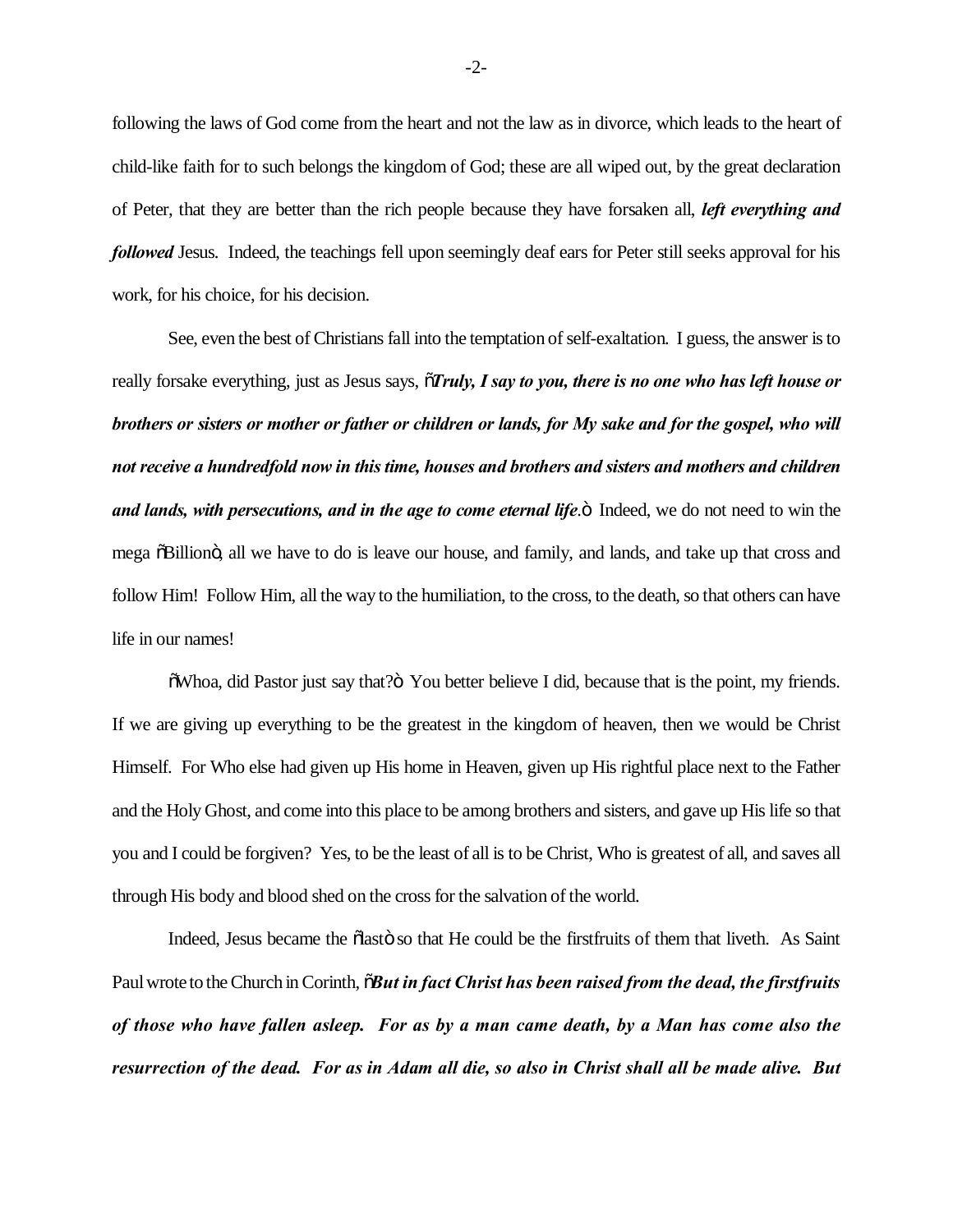*each in his own order: Christ the firstfruits, then at His coming those who belong to Christ.*" Therefore, it is simple to understand there is no greatest in the kingdom of heaven, just believers. It should care not who is the  $\delta$ better $\ddot{\sigma}$  Christian and who has  $\ddot{\sigma}$  sacrificed more, but sinful man continues to try and gain a position over and above his fellow redeemed and even the nonredeemed simply because he craves attention and recognition to satisfy fleshly desires.

So, when you sang our sermon hymn, what were you thinking? Have you taken up the cross? Have you counted worldly joy and fame and fortune as worthless dross? Have you taken the plow, the work of the kingdom and not looked back? Unknown truly is the future, is grace your daily breath? Do you trust that God will watch over those you love when you die, do you accept that God will watch over you if a loved one dies? If these questions were asked of you, simply put these are all Law laden questions, because there is no proper answer given. So as per my humble opportunity as I am given to preach to you the wonderful Law AND Gospel, I tell you that you are secure with the Lord because you have been baptized into His family. You are now forgiven of sins and made a child of the Heavenly Father through His grace resting upon you in your washing of water and Word. Believing this, you are a Christian and therefore able to hear the Word and rejoice that Jesus is the full atonement for sins, and in confessing sins as you have this morning, received the blessed absolution making you able to live life in His name, not seeking to do enough, but to simply do. And with the proper reception of Body and blood at the supper offered at the Altar, you receive again the greatest meal that sustains the soul to trust in the Cross of Calvary, and rest secure in the blessed assurance of Christ<sub>of</sub> death and resurrection in the face of the scoffers of this world.

When Jesus declared,  $\tilde{o}$ *How difficult it will be for those who have wealth to enter into the* **Kingdom of God!**" what He was reiterating was the Old Testament lesson we have where the lament of King Solomon explains the vanity of loving money and wealth. The trick, as the 18<sup>th</sup> verse and following

-3-